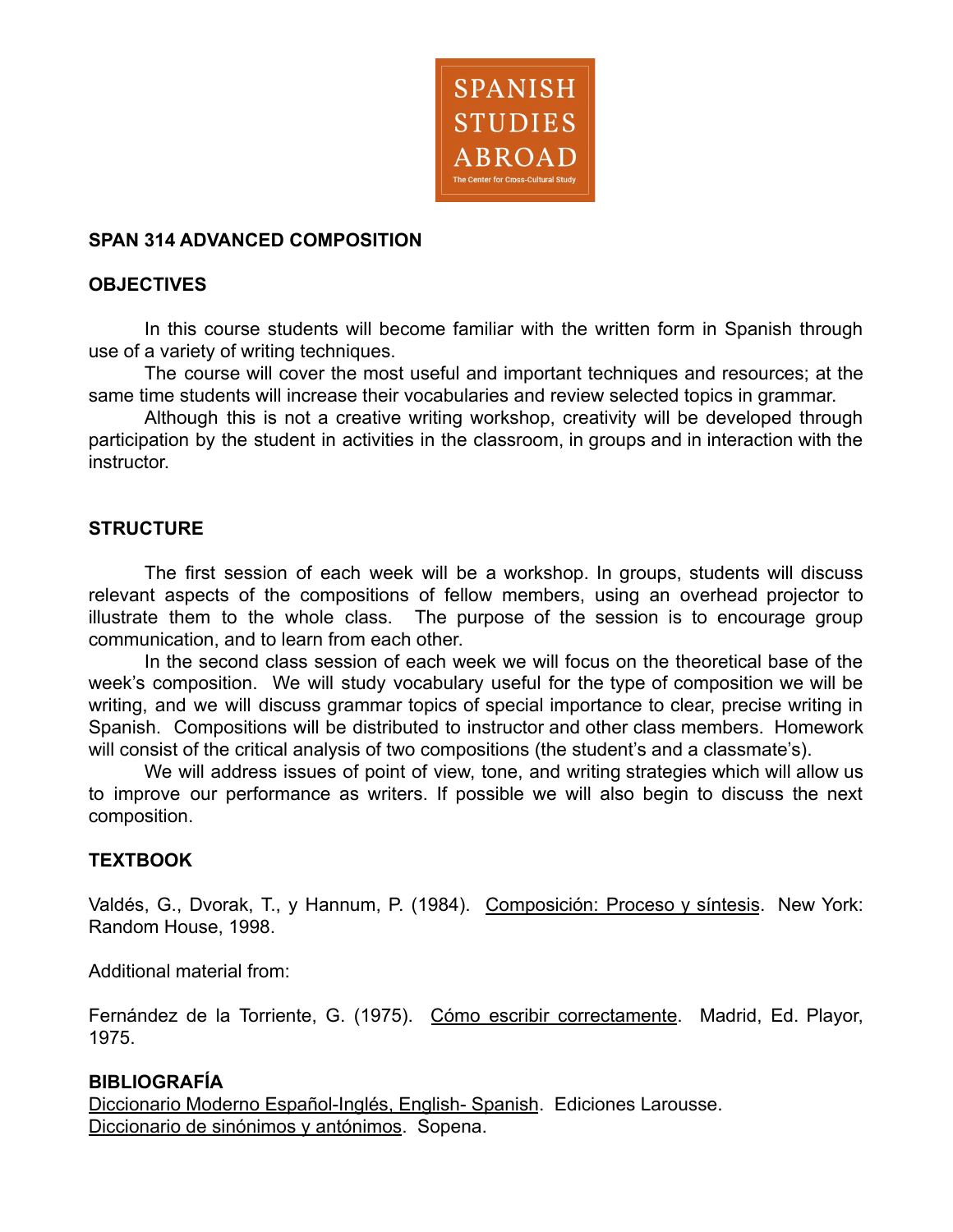Diccionario de retórica, crítica y terminología literaria. Ariel.

Diccionario de dudas de la lengua española. Aguilar.

Diccionario de la lengua española de la R.A.E. (Real Academia Española). Madrid: Espasa-Calpe, 1992.

Moliner, M. Diccionario de usos del español. Madrid: Gredos, 1987.

Real Academia Española. Esbozo de una nueva gramática de la lengua española. Madrid: Espasa-Calpe, 1989.

# **EVALUATION**

# **TOPICS**

- 1. Description.
- 2. Narration and dialog.
- 3. Exposition
	- a) Analysis and classification.
	- b) Comparison and contrast; cause and effect
- 4. Argumentation and essay..
- 5. Journalism and investigative techniques: information, reporting, feature, article.
- 6. Internal communications: memorandum, circular, minutes, resumé.
- 7. Research paper: thesis, scientific article.
- 8. Report.
- 9. Summary, review, translation.
- 10. Business letter.

# **SCHEDULE**

# **First week:**

Presentation by instructor.

Explanation of the course, classroom dynamic and structure of the text. Description with detail and examples (Composition 1). Writing Strategies: Identifying the reader. Thinking about the reader: Language and the selection of details. Grammar: Ser and estar; uses and contrasts.

# **Second week:**

# **Hand in Composition 1.**

Narration (Composition 2).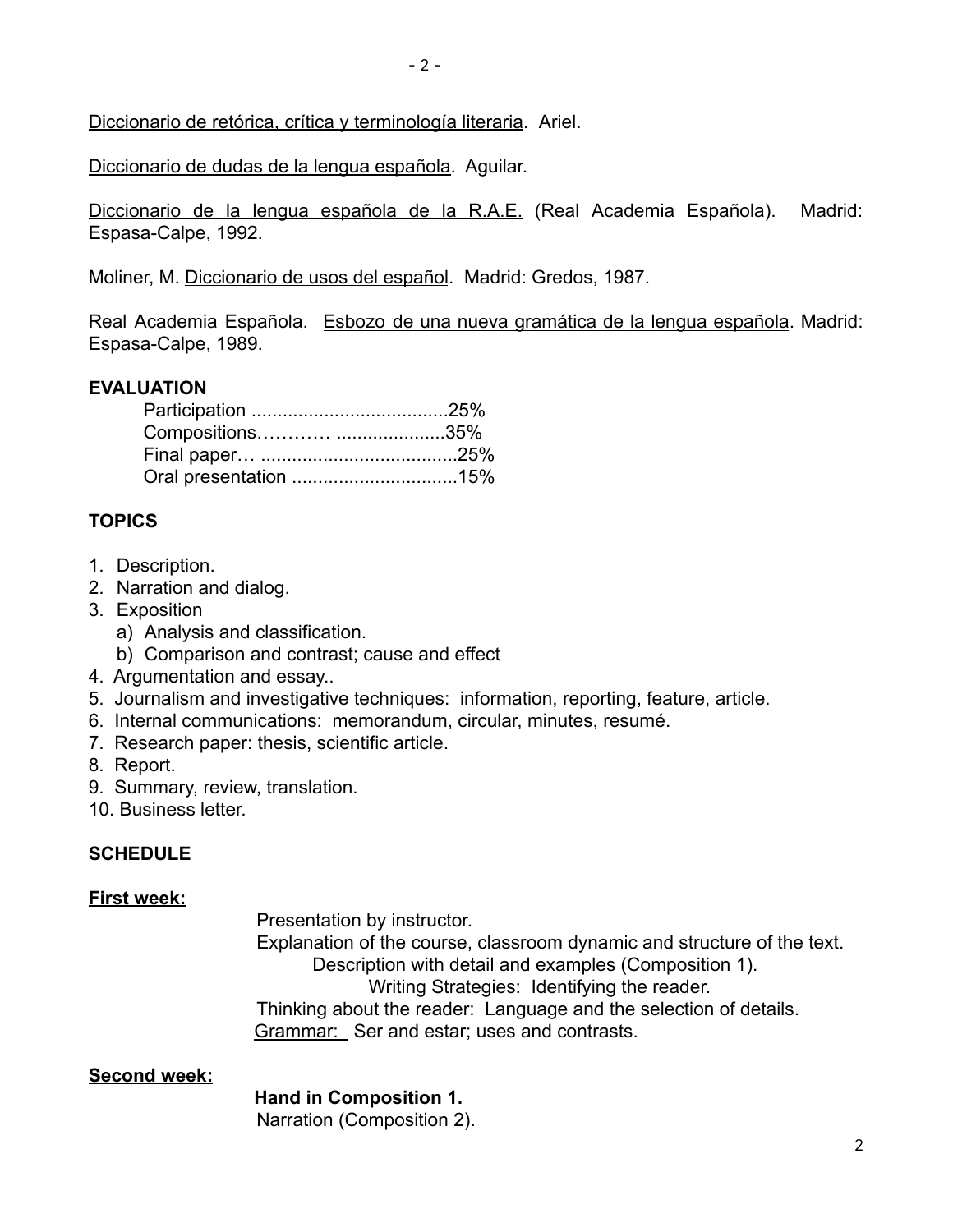Grammar: preterite/imperfect.

Workshop on Composition 1.

Thinking about the reader: Guidelines and rhetorical signals (choosing a title). The purpose.

Writing strategies: Point of view and tone.

#### **Third week**:

Exposition: analysis and classification (Compostion 3) Hand in Composition 2: Narration Thinking about the reader: characterizing the reader Writing strategies: Quotations.

#### **Fourth week:**

Workshop on Composition 2. Hand in Composition 3: Exposition: Analysis and classification. Exposition: Comparison and contrast/cause and effect. Thinking about the reader: Introductions and conclusions. Writing strategies: How to arrive at the nucleous of the message.

#### **Fifth week:**

Workshop on Composition 3..

Hand in Composition 4: Exposition: Comparison and contrast/cause and effect

#### **Sixth week:**

Workshop on Composition 4. Essay (Composition 5)

#### **Seventh week:**

Hand in Composition 5: Essay Argumentation (Composition 6). Thinking about the reader: How to establish a credible voice. Writing strategies: Tone.

#### **Eighth week**:

Workshop on Composition 5.

Hand in Composition 6: Argumentation. Definition (Composition 7) Thinking about the reader: Rhetorical signals and guides*.* Writing strategies: Personal language.

#### **Ninth week**:

Workshop on Composition 6. Hand in Composition 7: Definition. Journalism and its investigative technique: Information, reporting, feature, article. (Composition 8)).